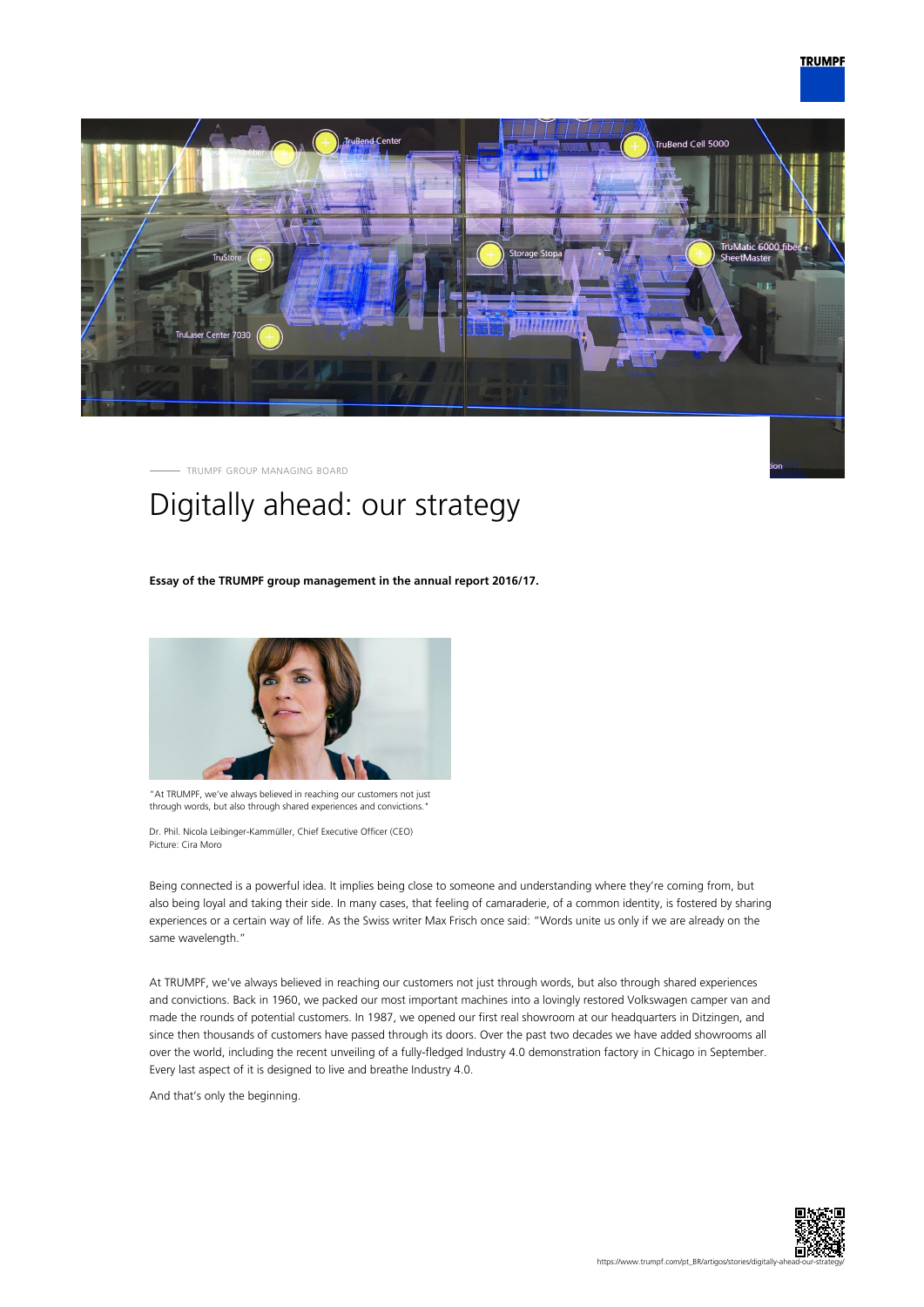



# The athlete

The image shows the legendary U.S. baseball player Sandy Koufax, born 1935 in Brooklyn, New York, posing for photographers with four balls each of which has a zero drawn on it. The photo was taken in 1965, after Koufax pitched the fourth no-hitter of his career for the Los Angeles Dodgers.

#### **Digital ambition: For our customers and partners as well as our employees**

We are growing even more connected to our customersthrough digital connectivity. We exchange more information nowadays than ever before, and that means we know a lot about each other, which can be mutually beneficial. From TRUMPF's perspective, it means we can provide the best support and maintenance services for our customers' machinery – by ensuring that repairs and software updates are implemented on a timely basis, for example. We can also monitor each machine's performance and give useful tips on how it could be improved. Knowing exactly how a machine is being used allows us to draw up highly personalized offers that include everything from support service packages to finance solutions.



## **TRUMPF recently opened a demo factory 4.0 in the industrial hub of Chicago.**



Cooperation 4.0 means embracing an interdisciplinary,iterative form of collaboration."

Dr.-Ing. E.H. Peter Leibinger, Chief Technology Officer (CTO) Picture: Cira Moro

Based on our years of experience, we can provide our customers with solid and authoritative advice when it comes to optimizing business processes and fostering digital connectivity. One example of the solutions we offer is our TruConnect range of software services. Another example is our open, digital business platform AXOOM, which we hope will place us firmly among the ranks of the leading providers of business-process software in the manufacturing industry. That's our goal.

The products and services we offer enable our customers to produce their goods far more efficiently, with studies suggesting average productivity gains of 30 percent. What's more, we are responding faster than ever before. We now resolve 75 percent of support incidents remotely, and we can access some 15,000 machines all over the world through our service cloud. We understand that spare parts and consumables are often critical to keeping production running without interruption; they reach our customers quickly thanks to our customer processes 4.0. Every customer has their own personalized service portal to provide the perfect framework for keeping in touch with TRUMPF.

All in all, things run smoother and faster when we facilitate a certain level of transparency on both sides.

## **Careful Analysis key. Our goal is to eliminate unscheduled downtime.**

To ensure both sides make the most of this opportunity, we are making significant investments in our products' connectivity. We are equipping our machines and lasers with cutting-edge data interfaces and developing new methods of ultra-secure data transmission. At the same time, we are building user-friendly analysis tools that extract useful information from the huge

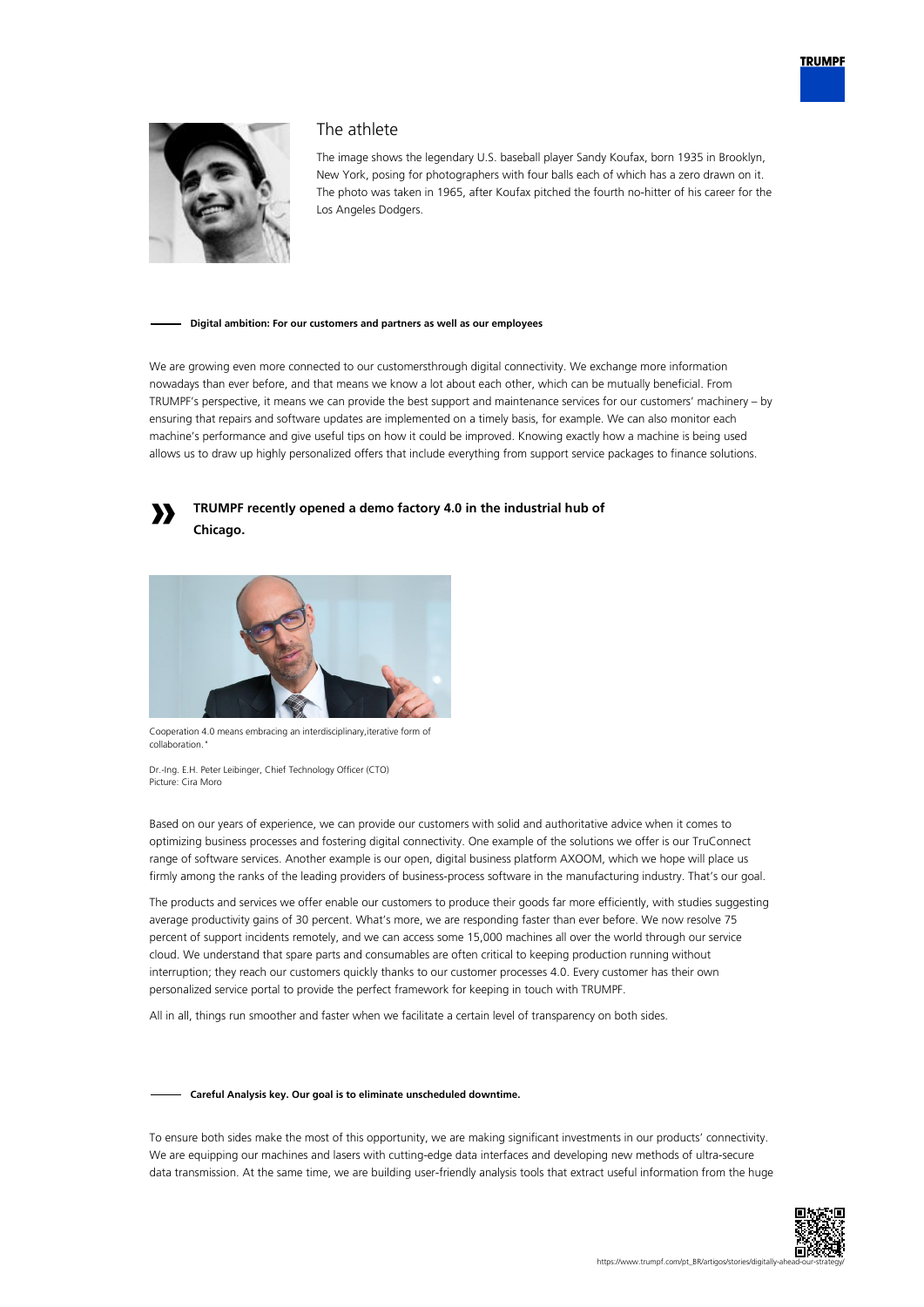

quantities of data our products generate. This includes status updates on a customer's machinery, upcoming maintenance requirements, imminent shortages of materials, and information on which systems or production units have been working fastest over a defined period of time. All this results in greater transparency.

To avoid unproductive downtime, you need to eliminate the risk of sudden machine stoppages and maintain the right stocks of materials as well as ensure that all systems are working to capacity and can even be operated remotely. By pursuing this approach, we can get closer and closer to the goal of zero unplanned downtime,

substantially reduce throughput times, and ensure a more rigorous adherence to customer deadlines. That makes production processes more predictable and reliable than ever before.

We can apply a similar concept to upstream and downstream processes as well as the actual production process. Everyone benefits when an order is placed online: the part is designed automatically, and the machine works autonomously to convert this information into a machining program and then assign the finished parts to the right order. The whole ordering process becomes faster and more transparent while eliminating the risk of errors. Delivery companies are already capable of tracking parcels with tremendous accuracy right up to the point of delivery, and in the future this degree of control will also be available for sheet metal parts. This will make it commercially viable for companies to deal with growing numbers of customer-specific, small-batch orders. And adding a 3D printer such as TruPrint to the production environment will create an almost unlimited capacity for customization.



"Our entire organization is currently confronting huge challenges due to digital transformation, especially with regard to the pace of development and the courage to embrace change.

Dr.-Ing. Mathias Kammüller, Chief Digital Officer (CDO) Picture: Cira Moro

#### **Agile collaboration - mastering complexity**



"We are developing new methods of ultra-secure data transmission."

Dr. Rer. Pol. Lars Grünert, Chief Financial Officer (CFO) Picture: Cira Moro

Our entire organization is currently confronting huge challenges due to digital transformation, especially with regard to the pace of development and the courage to embrace change. Our development team is proceeding full speed ahead on a broad range of tasks. These include creating innovations in software, providing access to cloud platforms, implementing disruptive business models – both within and beyond the sheet metal and laser sectors – and creating new machine designs for modern production processes.

Our sales and service staff are equally busy keeping their knowledge primed about all of these offerings while communicating it to customers through new channels. Our corporate HR department is currently focused on recruiting additional people for these tasks and achieving consistent implementation of all our HR processes worldwide. The list of these challenges goes on and on, but one way to tackle them is to implement "agile collaboration 4.0," an approach that we have already identified as the best way forward in many areas.

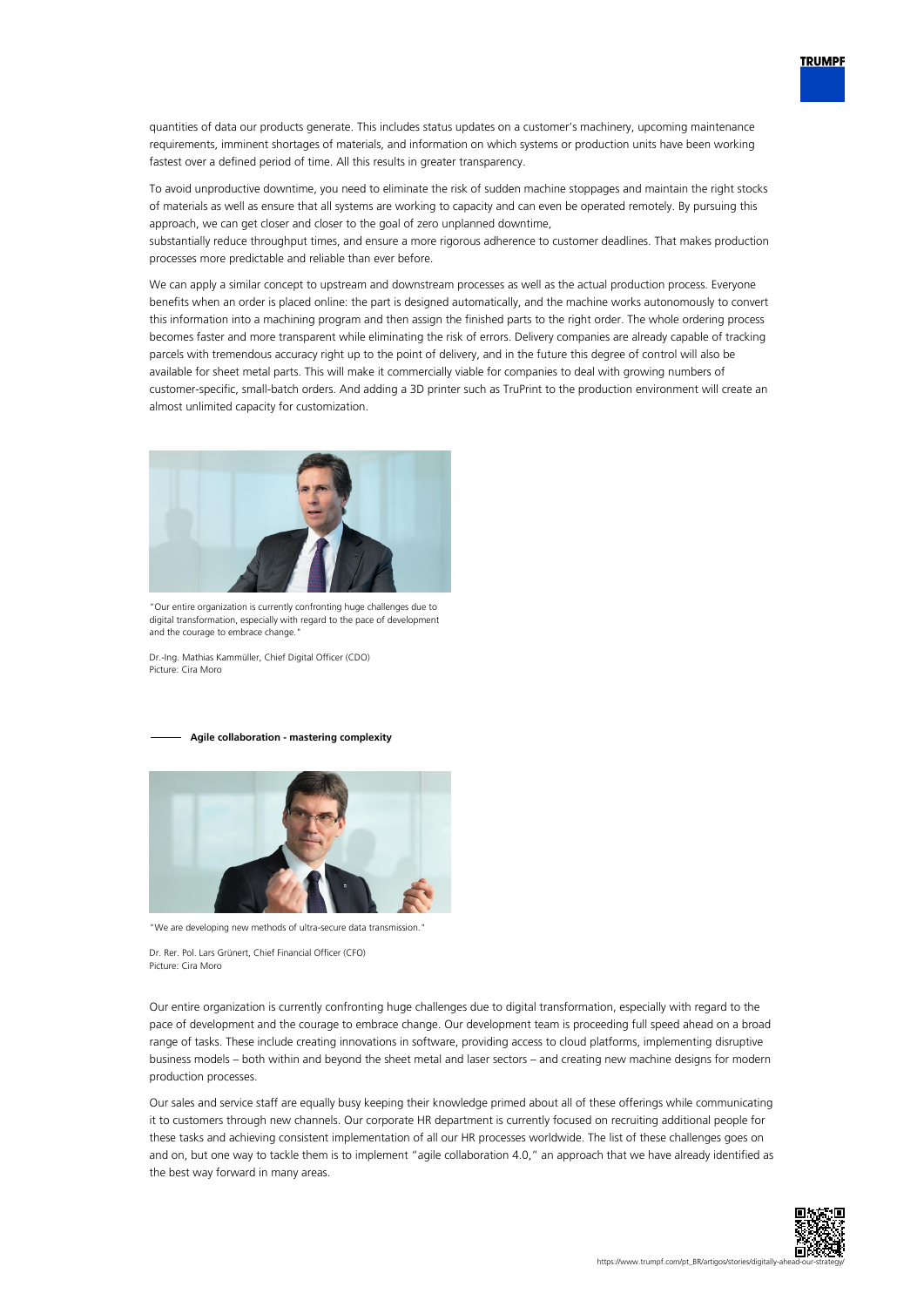

The results are clear: encouraging more and more departments to cooperate with each other using new methods and organizational structures produces tremendous efficiency and is enriching for everyone involved. We firmly believe that this interdisciplinary, iterative form of collaboration is the future. And we're equally confident that digitalization is having a positive effect on TRUMPF employees' daily lives and reinforcing our reputation as a good employer. Our positive recruitment path starts with the system of dual vocational training programs, which is essentially a form of "didactics 4.0." Ultimately, of course, it encompasses education in its broadest sense – in other words, the ability to communicate new learning and bring it to life while breaking down people's reservations and anxieties. By committing to transparency on all sides, we can acquire the kind of digital skills that will reveal new opportunities for development and new career profiles.

## **We welcome the future with open arms - with our customers right by our side**



"Our development team is proceeding full speed ahead on a broad range of tasks. These include creating innovations in software, providing access to cloud platforms, implementing disruptive business models and creating new machine designs for modern production processes.

Dr.-Ing. Heinz-Jürgen Prokop, Chief Executive Officer Machine Tools (CEO MT) Picture: Cira Moro

The laser is our favorite tool. It leaves us perfectly positioned to face the future because it is the most suitable machining tool for Industry 4.0 production. It is an important enabler for the production of microchips, and a key customization tool that marks workpieces with unique codes containing process and customer information. It is also a creator of parts that yields the maximum possible range of products through cutting, welding, coating, ablating, roughening, polishing, and a multitude of other machining processes. Whatever upheaval and conceptual leaps we face, and whatever unfamiliar territories we may enter in the realms of collaboration and digital opportunities, we can be confident of one thing – we can always rely on our "tool  $4.0"$ .

This is a tool that still has plenty of untapped potential, which is why Peter Leibinger was appointed Chief Technology Officer in July 2017 – placing a major focus on additive manufacturing and opening up new business fields. Meanwhile, Chief Digital Officer Mathias Kammüller – another member of the Group Management team – is now devoting himself to strategic planning and effective implementation of the company's digital transformation. All this will help ensure that TRUMPF takes the fast track into the future. The fact is that connectedness is inextricably linked to a sense of being able to depend on someone. When you work with TRUMPF, you can rely on us to live up to our reputation as a true promoter of innovation and to seize every available opportunity to benefit our customers.

**We're shaping the future of the world. And we're doing that in our own unique style.**



"The laser is the ultimate tool 4.0 for the data society."